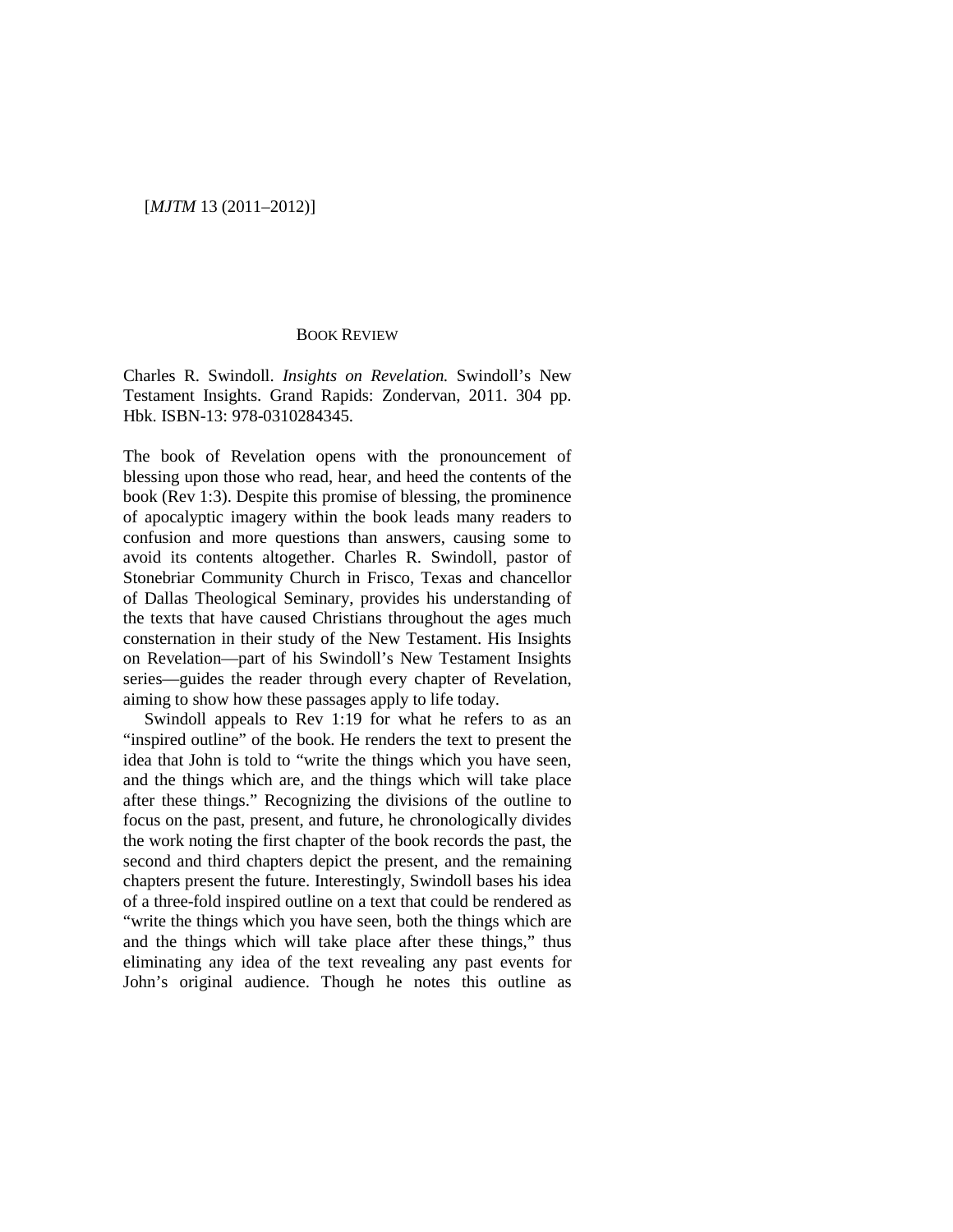## R2 *McMaster Journal of Theology and Ministry* 13

"inspired," he presents the commentary in a different manner. Swindoll divides Revelation into six "acts." Section one discusses the "Messages of the Majestic Savior" (Rev 1–3). The second section presents "Worship of the Worthy Lamb" (Rev 4– 7). Section three notes the "Judgments of the Righteous Redeemer" (Rev 8–10). The fourth section discusses "Rivals of the Sovereign Lord" (Rev 11–13). Section five notes "Real Faith Produces Genuine Humility" (Rev 14–19:10), while the sixth and final section explains that "Real Faith Produces Genuine Patience" (Rev 19:11–22:11).

Recognizing the work as the "revelation of Jesus Christ," he explains that the six acts into which he divides the book focus on the person of Christ. Though the sections themselves have different titles, he notes they depict Christ as: (1) Majestic Messenger, (2) Worthy Lamb, (3) Righteous Judge, (4) Sovereign Lord, (5) Great Shepherd, and (6) Coming King. The commentary's emphasis on the person and work of Jesus Christ coincides with the christocentric presentation of the text. Swindoll provides his readers with what he sees as key terms of each major section, giving the Greek term, its transliteration, Strong's number, and meaning. Along with this information, he includes a short discussion concerning each term.

Despite Revelation's use of vivid imagery—a significant feature of the apocalyptic genre—Swindoll encourages readers to restrict their use of imagination, preferring to err due to restraint rather than excess. Though he encourages restraint of the imagination, Swindoll himself identifies symbols without substantiating his ideas. An example is when he discusses the woman and the dragon in Revelation 12. Though he identifies the woman as the righteous remnant of Israel, Swindoll overlooks the ancient mythology—which provides helpful information in interpreting the passage—from which John borrows the imagery. Swindoll then proceeds to identify the remainder of the woman's offspring not as the church but as the tribulation saints. He justifies this approach by explaining that "the emphasis in Revelation is not on what happens to the church during the present age, but what will happen to Israel and Gentile believers during the future tribulation" (p. 172). The lack of justification